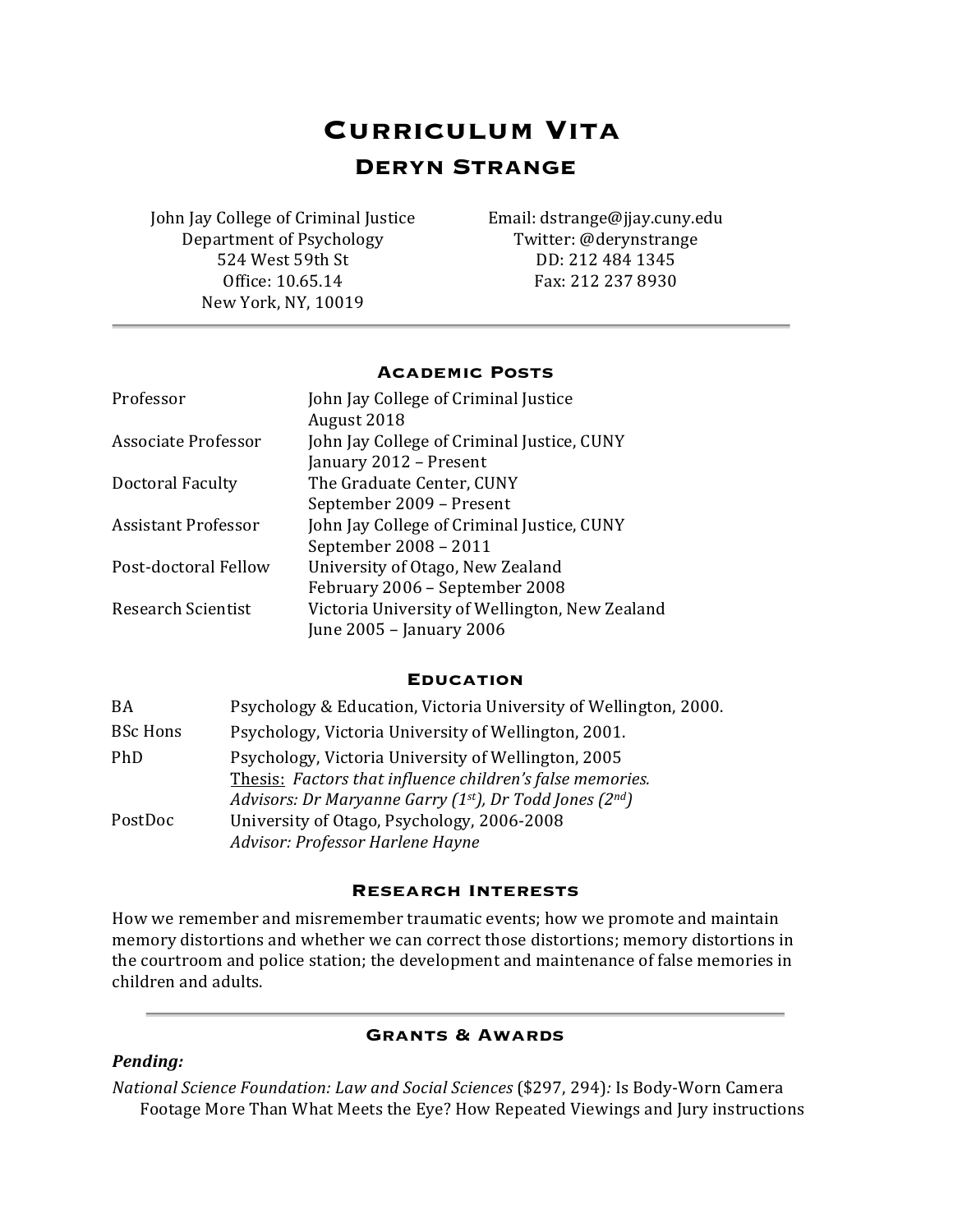Shape Attention *a*nd Alter Legal Judgments (PI).

- *National Science Foundation: Law and Social Sciences* (\$361, 358)*:* Hook, line, and sinker: Are bait questions and hypothetical evidence in police interviews a cause of memory errors for suspects and investigators? (PI).
- *Australian Research Council* (\$300,000)*:* Catching the distressed mind in flight: what mindwandering can tell us about PTSD (Co-Investigator).

#### *Awarded:*

# *Federal & Foundation Grants*

- *Charles Koch Foundation: Criminal Justice & Policing Reform* (\$49,000): The Potential for Bias with Body Worn Cameras: Memory and the Interpretation of BWC Evidence (PI)
- *Australian Research Council* (\$284,000): "How we remember and misremember traumatic experiences" (with Melanie Takarangi and Reg Nixon; DP14102661; 2014 - 2016)
- *British Academy Small Grant* (£7,372): "Distinguishing Between True and False Autobiographical Memories Using the Autobiographical Implicit Association Test (aIAT)." (Co-PI with Melanie Takarangi; March  $2010$  – May 2011).
- Foundation for Research in Science and Technology, New Zealand, Post-doctoral Fellowship (\$241,297). "Are False Memories More Likely to Occur in Some Situations Rather Than Others?" (August 2006 - August 2008).

### *Internal Grants*

- *Forensic Psychology Research Institute* (\$4273): *"Body-Worn Cameras* in Legal Proceedings: Investigating the Biases that Shape Perceptions of Culpability." (PI)
- *John Jay College OAR Seed Money Program* (\$2052): "Bait Questions and the Misinformation Manager*" (PI; July 2016)*
- *PSC CUNY* (\$3,500): "The role of pre-traumatic intrusions in memory amplification for trauma." *(PI; July 2016 – June 2017).*
- *PSC CUNY* (\$3,500): "External Sources of Suggestion in Memory Distortion for Trauma." *(PI; July 2015 – June 2016).*
- *PSC CUNY* (\$5,807): "The role of post-traumatic intrusions in memory distortion for trauma." *(PI; July 2014 – June 2015).*
- *PSC CUNY* (\$3,500): "Cognitive Processing Style and the Development of Post-Traumatic Stress Disorder." *(PI; July 2012 – June 2013).*
- *Forensic Psychology Research Institute* (\$4900): "Testing the role of hypothesized cognitive factors in the development of intrusive thoughts and avoidance."  $(PI)$
- *Flinders University Faculty Research Grant* (\$9,630): Mind the gap(s): Do people's perceptions of gaps in traumatic memory affect the accuracy of their memory for a traumatic event? (Co-PI with Melanie Takarangi)
- *Psychology Department Research Fund* (\$3000): "Testing the Role of Cognitive Factors in the Development of Post Traumatic Stress Disorder." (PI; February, 2011 – February 2012).
- *John Jay College Research Assistance Program* (\$1985): "The Role of Social Influence in Memory for Trauma." (PI; September 2010 - June 2011).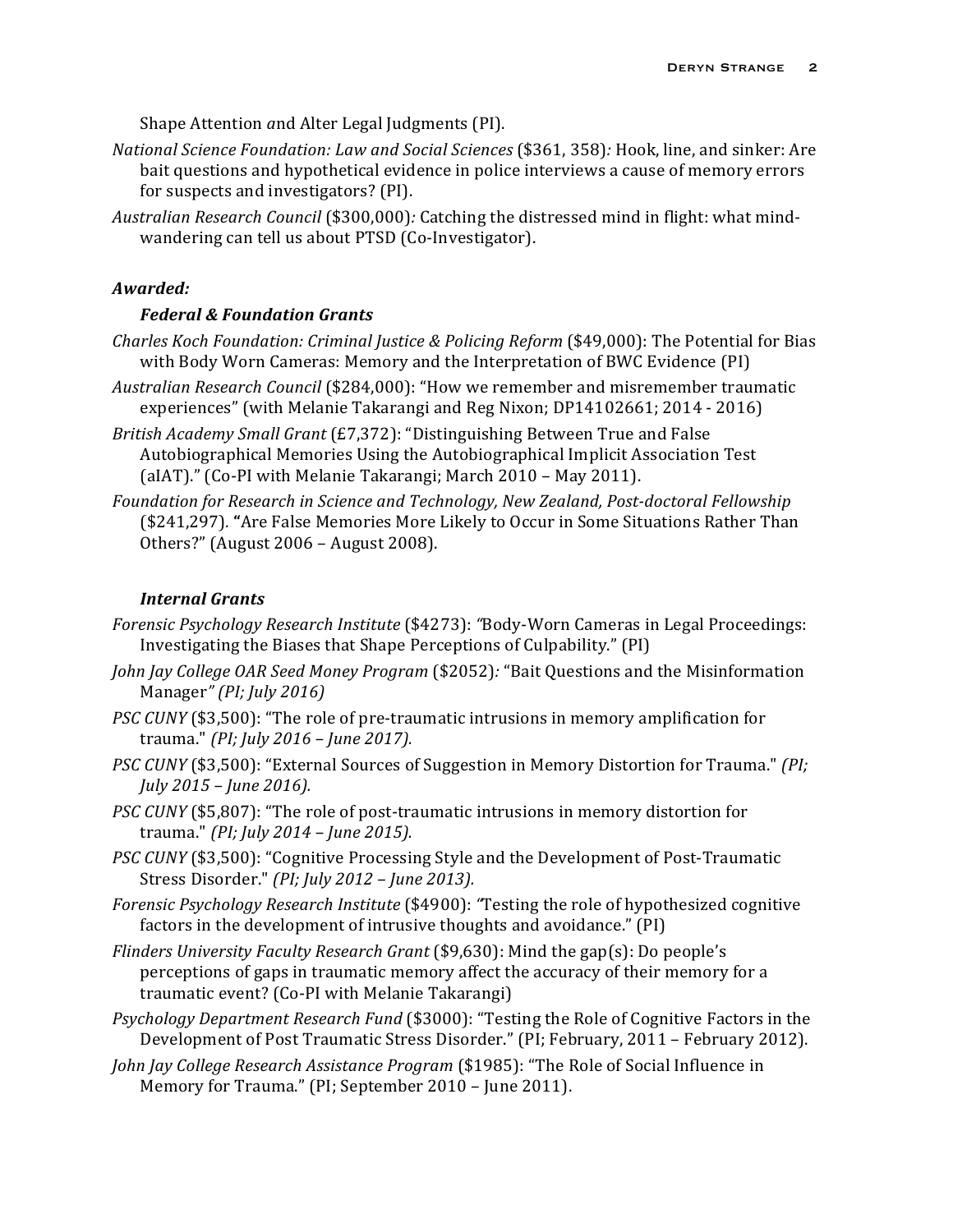- *John Jay College of Criminal Justice Special Research Fund* (\$2000): "Alcohol and Eyewitness Memory." (PI; July 2010 - June 2011).
- *PSC CUNY* (\$4,400): "Memory Reinterpretation and Consistency for Autobiographical Events." (PI; July  $2009$  – June  $2010$ ).
- *John Jay College Research Assistance Program* (\$750; September 2009 June 30 2010).

# *Grants to Fund Student Research*

# *Federal, Foundation & Society Grants*

- Jones, K: *AP-LS Grant-in-Aid* (\$925): "Examining the implications of reviewing body-worn camera footage on judgments of officer memory"
- Segovia, D: *American Psychological Association Dissertation Research Award* (\$2700). "The Legal System and Memory for Analogue Traumatic Experiences."
- Segovia, D: *NSF EAPSI Program* (\$14,335). "Filling in the gaps of our traumatic memories: The role of thought suppression and working memory capacity." (Host Institution: Victoria University of Wellington, New Zealand; Host Advisor: Professor Maryanne Garry).
- Austin, J: *AP-LS Grant-in-Aid* (\$650)*:* "The Influence of Misinformation in Closing Arguments: How Jurors Remember Evidence."

# *Internal Grants*

- Crozier, W: *Doctoral Student Research Grant* (\$1375). "The Misinformation Effect in Police Interrogations."
- Crozier, W: *Forensic Psychology Research Institute* (\$1500). "Automatically Guilty: Associations between Evidence and Guilt."
- Lawson, V: Forensic Psychology Research Institute (\$1496). "Using the Media to Correct Pretrial Misconceptions about Forensic Science"
- Rodriguez, D: *CUNY Doctoral Award 2010* (\$800). "False Memories for Dissonance-Inducing Events"

Austin, J: *CUNY Doctoral Award 2010* (\$1500): "Misinformation Errors in the Courtroom."

# *Awards & Honors:*

Fellow, Association for Psychological Science

Fellow, Psychonomic Society

City University of New York *Salute to Scholars* Award (2014)

John Jay College of Criminal Justice's *Scholarly Excellence* Award (2014)

Certificate of Appreciation for Advising Dean's List Students (2010-2016)

Flinders University International Visiting Research Fellowship (July - August 2012)

Stewart Travel Award (June 2009)

Memory Theme Travel Award, University of Otago, (2006, 2007, 2008)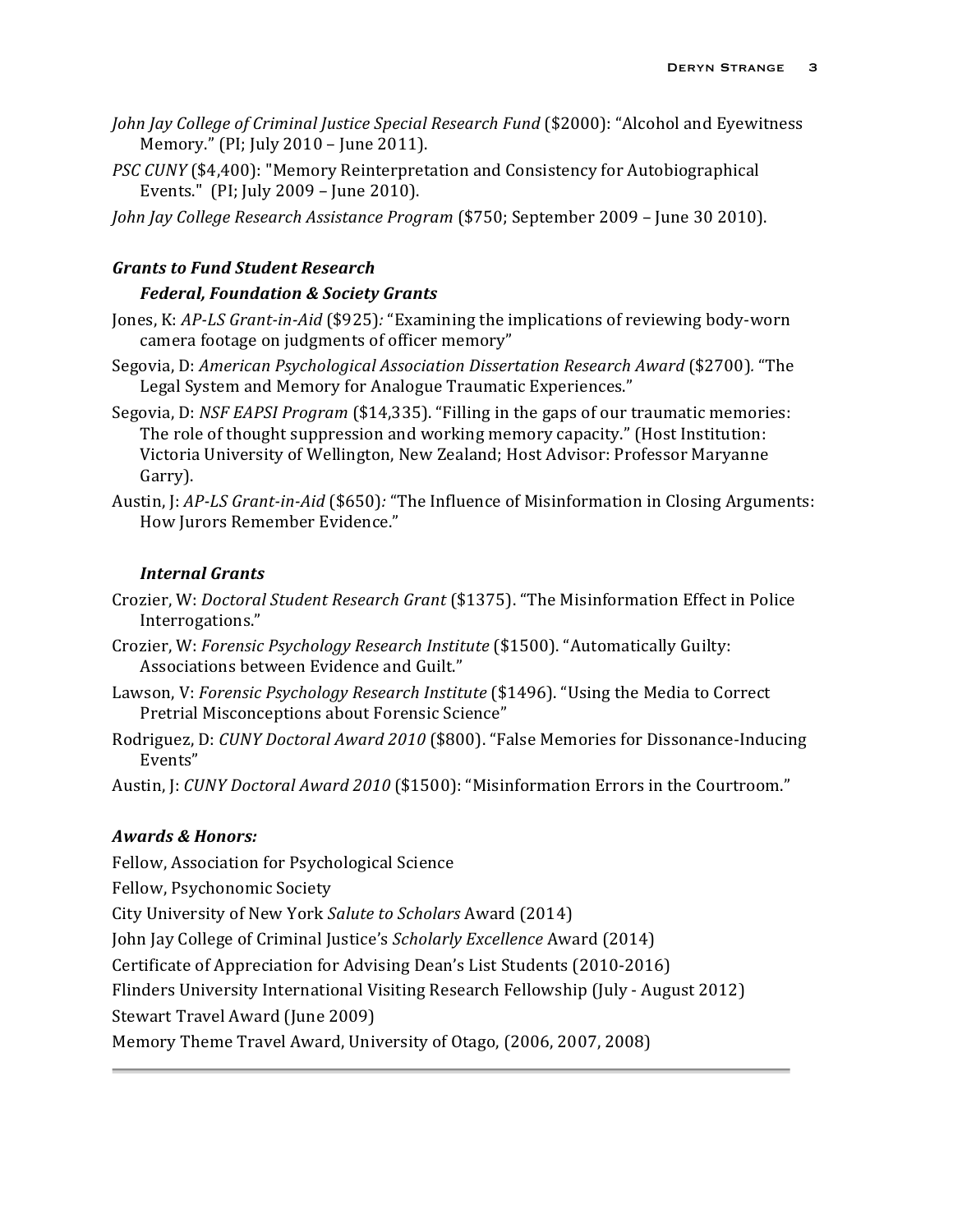# **Teaching**

## *Undergraduate Courses*

| 100 level | Popular Psychology       |
|-----------|--------------------------|
| 200 level | Cognition                |
| 300 level | Psychology & the Law     |
| 300 level | Memory & Cognition       |
| 300 level | Psychology, Crime, & Law |
|           |                          |

# *Graduate Courses*

Memory, Trauma and the Law Cognitive and Affective Aspects of Behavior Memory Traumatic Memories & Repression

#### **Graduate supervision**

*Current Doctoral Students* Kristyn Jones Stephanie Cardenas

# *Graduated Doctoral Students*

William Crozier: Automatically Guilty: Associations between Evidence and Guilt. (Chair of Dissertation Committee)

- Victoria Lawson; *The role of naive and media-induced prior beliefs about forensic evidence on juror judgments in a criminal trial.* (Chair of Dissertation Committee)
- Daisy Segovia; PTSD in the courtroom: The impact of PTSD on testimony and juror decision *making.* (Chair of Dissertation Committee)
- Dario Rodriquez; *False memories for dissonance-inducing events*. (Chair of Dissertation Committee)

# *Current Masters Students*

Matilde Ascheri Kelsey Barnett Auset Alexander

## *Graduated Masters Students*

- Justine Rayborn; *Details in Testimony: How Hedge Words Influence People's Perceptions of Victim Testimony Credibility,* 2017, BA/MA, John Jay College of Criminal Justice
- Lauren Giles; Data-Driven Versus Conceptual Processing and Their Role in Memory Distortion *for Traumatic Events,* 2016, BA/MA, John Jay College of Criminal Justice

Derek Bixby; *Reflective vs. Directive Limiting Instructions: Increasing the Effectiveness of Instructions to the Jury,* 2011, Masters, John Jay College of Criminal Justice.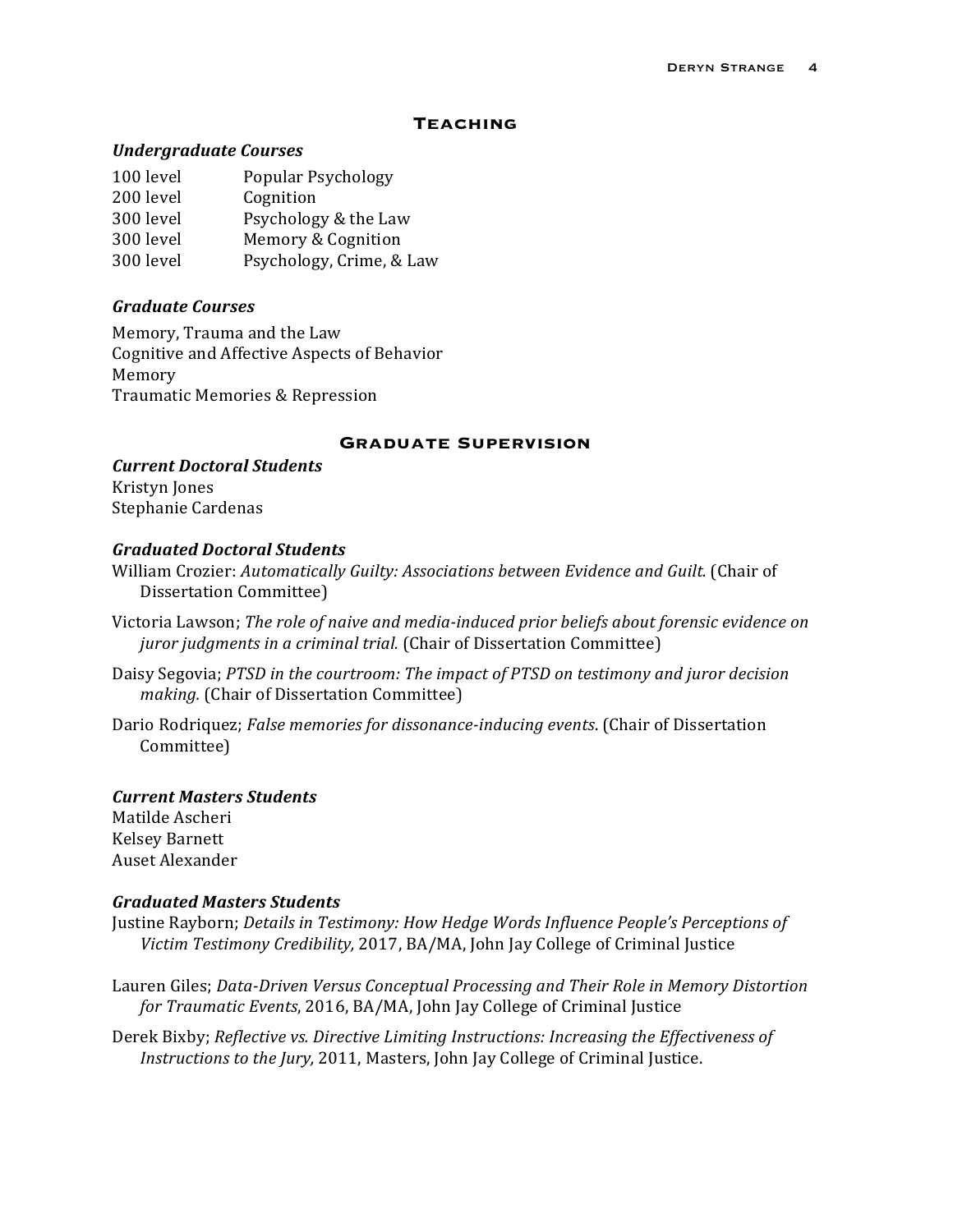Heleen Hoynck Van Papendrecht; *The Use of Object Size, Expertise & Drawing Ability in* Interpreting Children's Drawings of Emotionally Significant Events. Masters, University of Otago

Annelies Vredeveldt; *Violent False Memories for News About Crime: The Effects of Photographs and Personal Relevance.* Masters, University of Otago.

#### **Publications**

<sup>†</sup> *Indicates that the author was a student at the time of publication.* 

- Takarangi, M. K. T., <sup>†</sup>Oulton, J. & Strange, D. (in press). Explaining memory amplification: Is it all about the test format? *Clinical Psychological Science*
- Jones, K. A., Crozier, W., & Strange, D. (2017). Believing is Seeing: Biased Viewing of Body-Worn Camera Footage. *Journal of Applied Research in Memory and Cognition*, 6, 460-474. DOI: 10.1016/j.jarmac.2017.07.007
- Luke, T., <sup>†</sup>Crozier, W. E. & **Strange, D.** (2017). Memory errors in police interviews: The bait question as a source of misinformation. *Journal of Applied Research in Memory and Cognition,* 6, 260-273. DOI: 10.1016/j.jarmac.2017.01.011
- Scoboria, A., Wade, K. A., Lindsay, D. S., Azad, T., **Strange, D.**, Ost, J., & Hyman, I. (2017). A mega-analysis of memory reports from eight peer-reviewed false memory implantation studies. *Memory,* 25, 146-163*.*
- Takarangi, M. K. T., <sup>†</sup>Smith, R., **Strange, D.,** & Flowe, H. D. (2017). Metacogntiive and metamemory beliefs in the development and maintenance of Postraumatic Stress Disorder. *Clinical Psychological Science*, 5, 131-140.
- Takarangi, M. K. T. <sup>†</sup> Nayda, D., Nixon, R., & **Strange, D.** (2017). Do metacognitive beliefs affect meta-awareness of intrusive thoughts about trauma? *Journal of Behavior Therapy and Experimental Psychiatry,* 292-300.
- <sup>†</sup>Colloff, M. F., Wade, K. A. & **Strange, D**. (2016). Unfair lineups don't just make witnesses more willing to choose the suspect, they also make them more likely to confuse innocent and guilty suspects. *Psychological Science*, 27, 1227-1239.
- <sup>†</sup>Oulton, J., **Strange, D**. & Takarangi, M. K. T. (2016). False memories for an analogue trauma: Does thought suppression help or hinder memory accuracy? *Applied Cognitive Psychology, 30,* 350-359.
- <sup>†</sup>Green, D. M., **Strange, D**., Lindsay, D. S. & Takarangi, M. K. T. (2016). Trauma-related versus Positive Intrusive Thoughts With and Without Awareness. *Consciousness and Cognition*, 46, 163-172.
- <sup>†</sup>Oulton, J., Takarangi, M. K. T. & **Strange, D.** (2016). Memory Amplification for Trauma: Investigating the role of PTSD symptoms in the laboratory. *Journal of Anxiety Disorders*, 42, 60-70.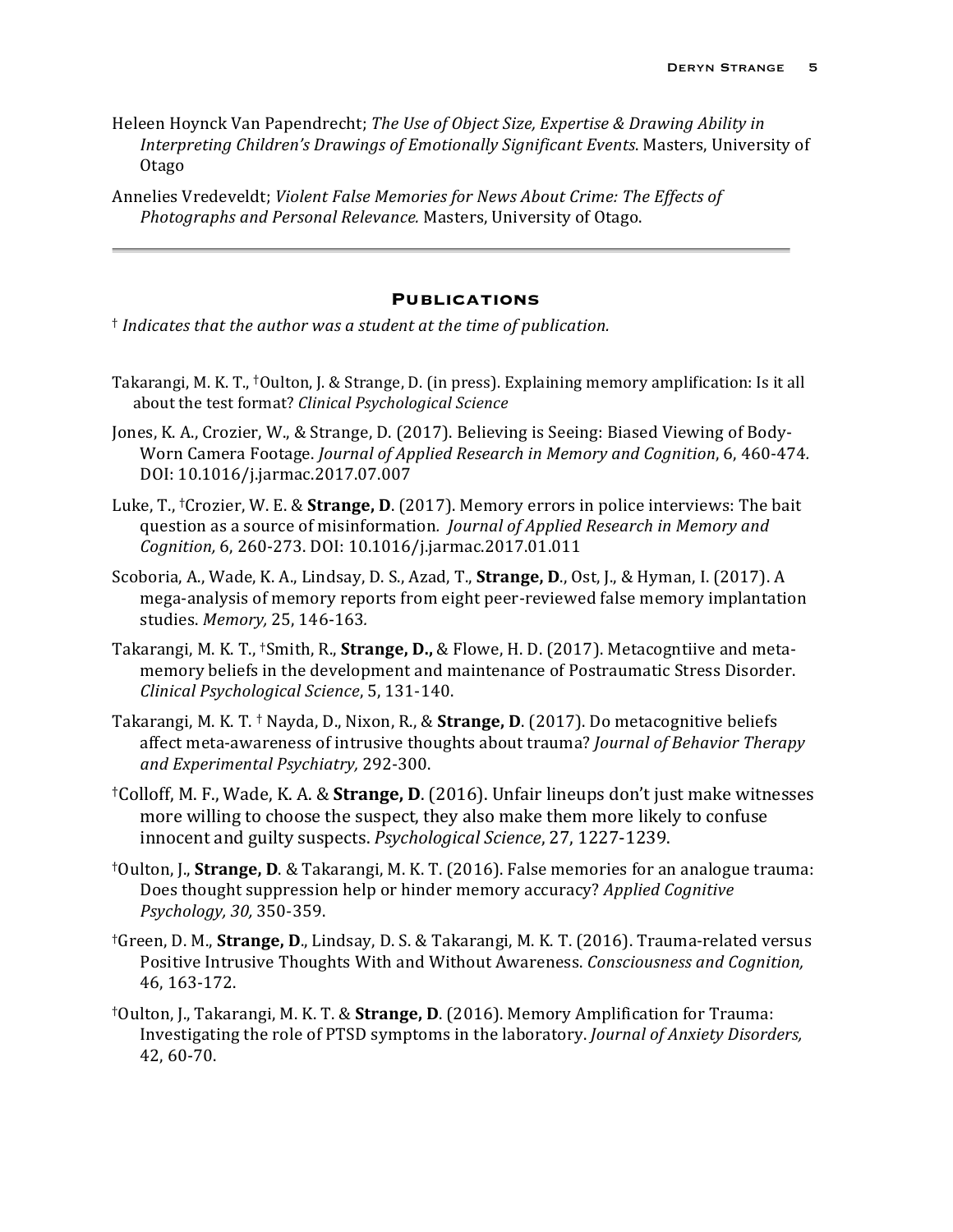- Takarangi, M. K. T., <sup>†</sup>Oulton, J. M., <sup>†</sup>Green, D. M., & **Strange, D.** (2016). Boundary restriction for negative emotional images is an example of memory amplification *Clinical Psychological Science, 4,* 82-95*.* DOI: 10.1177/2167702615569912
- <sup>†</sup>Segovia, D., **Strange, D.,** & Takarangi, M. K. T. (2016). Encoding disorganized memories of an analogue trauma does not increase memory distortion or PTSD symptoms. *Journal of Behavioral Therapy & Experimental Psychiatry, 50, 127-134.* DOI:10.1016/j.jbtep.2015.07.003
- †Segovia, D., **Strange, D.,** & Takarangi, M. K. T. (2015). Trauma memories on trial: Does cross-examination help or hurt people's accuracy? *Memory* DOI: 10.1080/09658211.2015.1126608
- **Strange, D.,** & Takarangi, M. K. T. (2015). Investigating the variability of memory distortion for an analogue trauma. *Memory*, 23, 991-1000. DOI: 10.1080/09658211.2014.945461
- Takarangi, M. K. T., **Strange, D.,** & <sup>†</sup>Houghton, E. (2015). Event familiarity influences memory detection using the aIAT. Memory, 23, 453-461. DOI: 10.1080/09658211.2014.902467
- <sup>†</sup>Rodriguez, D. & **Strange, D.** (2015). False memories for dissonance-inducing events. *Memory*, *23*, 203-212. DOI: 10.1080/09658211.2014.881501
- <sup>†</sup>Lawson, V. Z., & **Strange, D.** (2015). News as (hazardous) entertainment: Exaggerated reporting leads to more memory distortion for news stories. *Psychology of Popular Media Culture,* 4, 188-198*,* DOI: 10.1037/ppm0000015
- <sup>†</sup>Rodriguez, D. & **Strange, D.** (2014). Dissonance-induced false memories: Evidence from a free-choice paradigm. *Journal of Cognitive Psychology, 26,* 571-579, DOI:10.1080/20445911.2014.925459.
- Takarangi, M. K. T., **Strange, D.,** & Lindsay. D. S. (2014). Self-report underestimates trauma intrusions. *Consciousness & Cognition*, 27, 297-305.

Takarangi, M. K. T., Lindsay. D. S., & **Strange, D.** (2015). Meta-awareness and the Involuntary Memory Spectrum: Reply to Meyer, Otgaar, and Smeets (2015). *Consciousness & Cognition,* 34, 1-3.

- **Strange, D.,** Dysart, J., & Loftus, E. F. (2014). "Oops, I guess I made a mistake": Why alibi errors are not necessarily evidence of guilt. Zeitschrift fur Psychologie, 222, 82-89. DOI: 10.1027/2151-2604/a000169
- Takarangi, M. K. T., <sup>†</sup>Segovia, D., <sup>†</sup>Dawson, E. & **Strange, D.,** & (2014). Emotional impact feedback affects how people remember an analogue trauma event. *Memory*, 22, 1041-1051, DOI: 10.1080/09658211.2013.865238
- Takarangi, M. K. T., **Strange, D.,** <sup>†</sup>Shortland, A. E., & <sup>†</sup>James, H. E. (2013). Source confusion influences the effectiveness of the autobiographical IAT *Psychonomic Bulletin & Review*, 20, 1232-1238*.* DOI: 10.3758/s13423-013-0430-3
- **Strange, D., &** Hayne, H. (2013). The Devil is in the Detail: Children's Recollection of Details about their Prior Experiences. *Memory*, 21, 431-443, DOI: 10.1080/09658211.2012.732722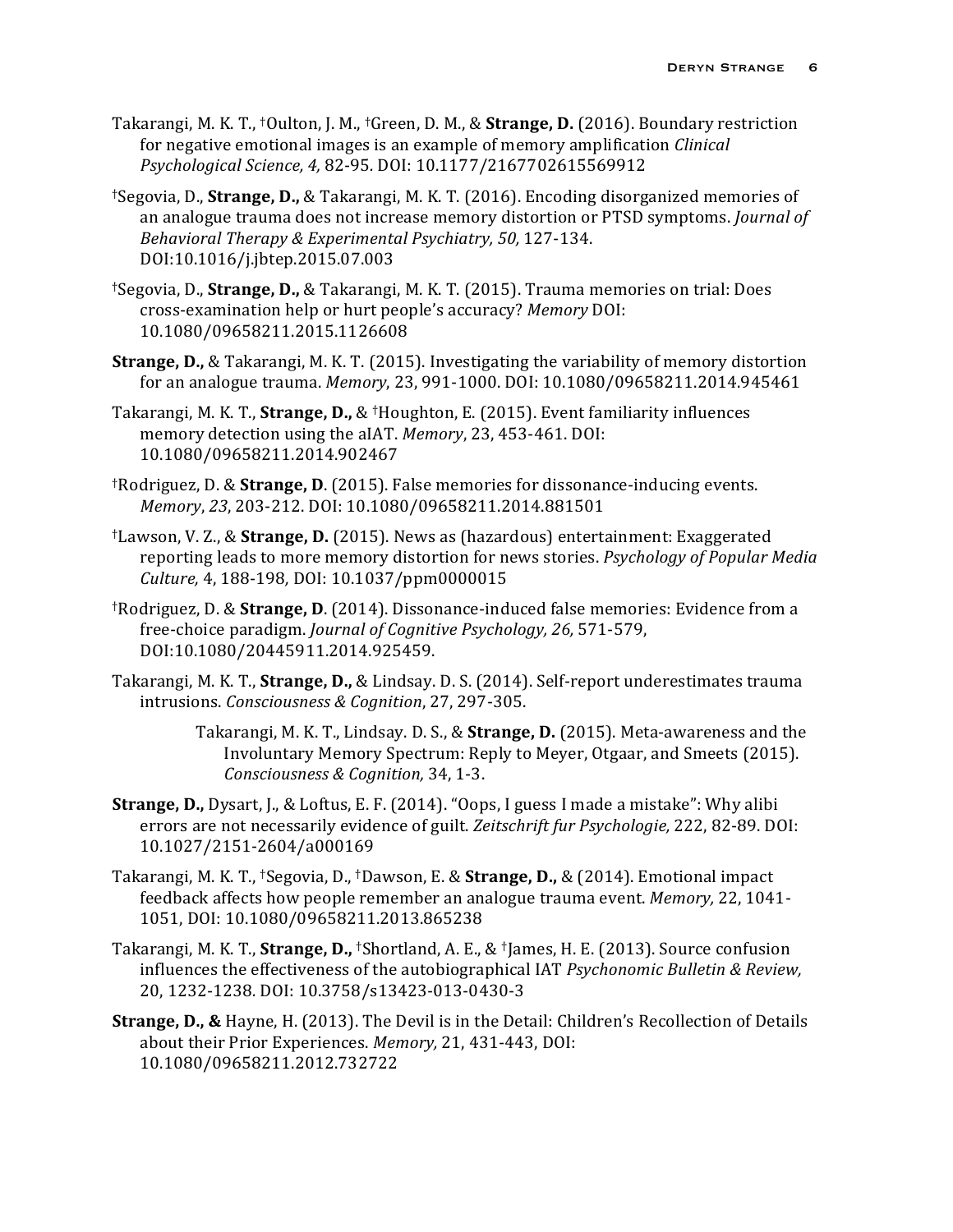- **Strange, D.,** & Takarangi, M. (2012). False memories for missing aspects of traumatic events. *Acta Psychologica,* 141, 322-326*.* DOI: 10.1016/j.actpsy.2012.08.005
- <sup>†</sup>Austin, J., & **Strange, D.** (2012). Television produces more false recognition for news than newspapers. *Psychology of Popular Media Culture,* 3, 167-175. DOI: 10.1037/a0028322
- Dysart, J., & **Strange, D.** (2012). Beliefs about alibis and alibi investigations: A survey of law enforcement. *Psychology, Crime and Law,* 18, 11-25. DOI: 10.1080/1068316X.2011.562867
- **Strange, D.,** Garry, M., Bernstein, D., & Lindsay, D. S. (2011). Photographs cause false memories for the news. *Acta Psychologica*, 136, 90-94. DOI: 10.1016/j.actpsy.2010.10.006.
- Takarangi., M., & **Strange, D.** (2010). Emotional impact feedback changes how we remember negative autobiographical experiences. *Experimental Psychology,* 57, 354-359. DOI: 10.1027/1618-3169/a000042.
- **Strange, D.,** †Hoynck Van Papendrecht, H., Crawford, E., Candel, I., & Hayne, H. (2010). Size doesn't matter: Emotional content does not determine the size of objects in children's drawings. *Psychology, Crime, & Law, 16,* 459-476. DOI: 10.1080/10683160902862213.
- <sup>†</sup>Sugrue, K., **Strange, D.,** & Hayne, H. (2009). False memories in the DRM paradigm: Agerelated differences in lure activation and source monitoring. *Experimental Psychology*, 56*,* 354-360. DOI: 10.1027/1618-3169.56.5.354.
- Candel, I., Hayne, H., **Strange, D.,** & <sup>†</sup>Prevoo, E. (2009). The effect of suggestion on children's recognition memory for seen and unseen details. *Psychology, Crime, & Law, 15, 29-39.* DOI: 10.1080/10683160802084850.
- **Strange,** D., Wade, K. A., & Hayne, H. (2008). Creating false memories for events that occurred before versus after the onset of childhood amnesia. *Memory, 16*, 475-484. DOI: 10.1080/09658210802059049.
- **Strange, D.,** Hayne, H., & Garry, M. (2008). A photo, a suggestion, a false memory. *Applied Cognitive Psychology,* 22, 587-603. DOI: 10.1002/acp.1390
- Garry, M., **Strange, D.,** Bernstein, D., & Kinzett, T. (2007). Photographs can distort memory for the news. *Applied Cognitive Psychology*, 21, 995-1004. DOI: 10.1002/acp.1362.
- **Strange, D.,** Sutherland, R., & Garry, M. (2006). Event plausibility does not affect children's false memories. Memory, 14, 937-951. DOI: 10.1080/09658210600896105.
- **Strange, D.,** Garry, M., & Sutherland, R. (2003). Drawing out children's false memories. *Applied Cognitive Psychology*, 17, 607-619. DOI: 10.1002/acp.911.

#### *Non-Empirical Publications (peer-reviewed)*

- **Strange, D.** (in press). Memory: Elusive, Fallible, and Fascinating. *Introduction to Forensic Psychology (5th ed.)*
- <sup>†</sup>Crozier, W. E., **Strange, D.** & Loftus, E. F. (2017). Memory errors in alibi generation: How an alibi can turn against us. *Behavioral Sciences and the Law*, DOI: 10.1002/bsl.2273.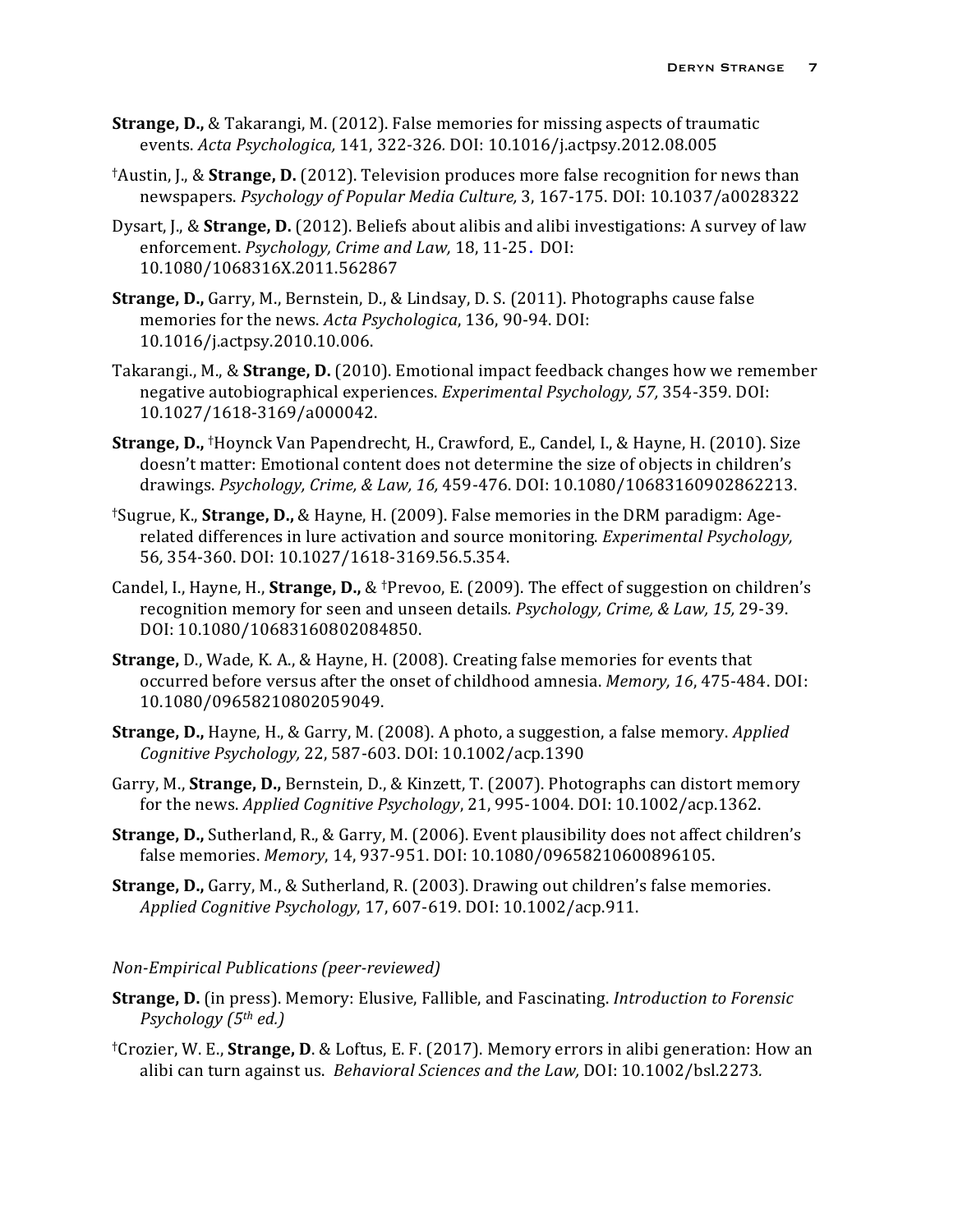- **Strange, D.,** & Takarangi, M. K. T. (2015). Memory distortion for traumatic events: The role of mental imagery. Frontiers in Psychiatry: Special Issue on Mental Imagery in Clinical *Disorders.* DOI: 10.3389/fpsyt.2015.00027
- **Strange, D.** & Lents, N. (2015). Why does trauma promote false memory formation? http://thehumanevolutionblog.com/2015/10/13/why-does-trauma-cause-memorydistortion/

Also posted to: http://www.jjay.cuny.edu/research-blog

Also posted to: http://www.psychologytoday.com

- **Strange, D.,** & Garry, M. (2007). On cognition and the media. *Applied Cognitive Psychology*, 21, 979-980. DOI: 10.1002/acp.1392
- **Strange, D.,** Clifasefi, S. L., & Garry, M. (2007). False Memories. p. 137-170. In M. Garry & H. Hayne (Eds.), *Do justice and let the sky fall: Elizabeth Loftus and her contributions to* science, law, and academic freedom. Hillsdale NJ: Lawrence Erlbaum Associates.
- Sutherland, R., **Strange, D.,** & Garry, M. (2007). We've got the whole child witness thing figured out. Or do we? p. 91-104. In Della Sala, S. (Ed.), Tall tales about the brain: Separating fact from fiction. UK: John Wiley & Sons.
- **Strange, D.,** Gerrie, M., & Garry, M. (2005). A few seemingly harmless routes to a false memory. *Cognitive Processing*, 6, 237-242. DOI: 10.1007/s10339-005-0009-7.

#### *Under review*

- <sup>†</sup>Nahleen, S., Takarangi, M. K. T., & **Strange, D.** (under review). Exposure to repeated misinformation does not increase memory distortion after a traumatic event.
- <sup>†</sup>Oulton, J., **Strange, D.**, Nixon, R. D. V., & Takarangi, M. K. T. (under review). Involuntary cognitions about trauma: Is PTSD characterized by spontaneous elaborative "non-memories"?
- †Nahleen, S., Takarangi, M. K. T., **Strange, D.** & Nixon, R. (under review). Improving sourcemonitoring ability after post-event information exposure reduces trauma memory amplification.
- Crozier, W. & **Strange, D.** (under review). Correcting the Misinformation Effect.
- Crozier, W. & **Strange, D.** (under review). Automatically Guilty? Measuring associations between Evidence and Guilt using the DRM
- <sup>†</sup>Jones, K., Crozier, W., & **Strange, D.** (under review). Bias Blind Spot for Interpreting and Remembering Recorded Events
- <sup>†</sup>Sanson, M., **Strange, D.** & Garry, M. (in prep). "Trigger warnings" are trivially helpful at reducing symptoms of distress.

### *In preparation*

†Skurray, R., Foster, J. L., **Strange, D.** & Takarangi, M. K. T. (in prep). Failures in monitoring and noticing thoughts of traumatic experiences: Meta-awareness and the role of working memory capacity.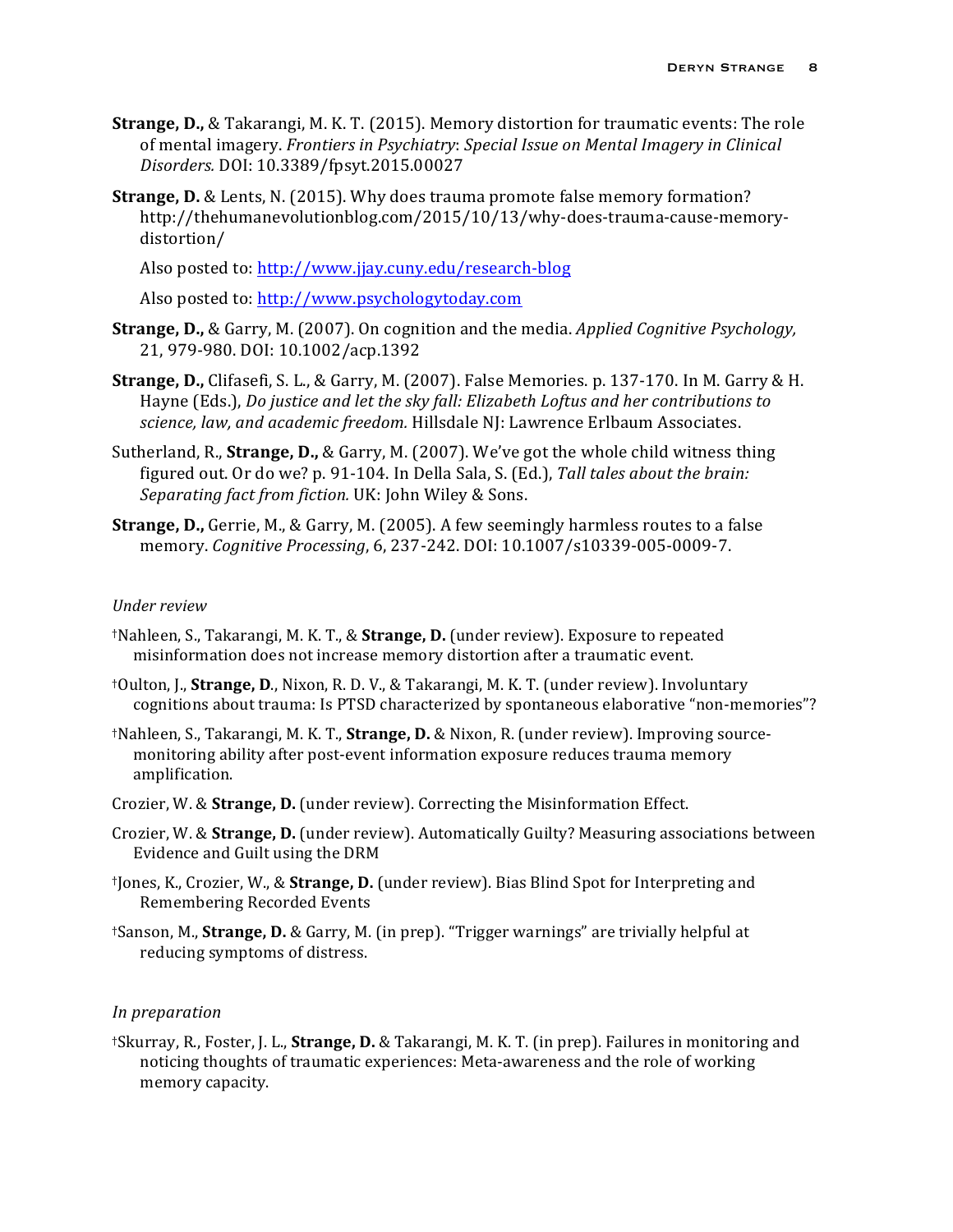- Lawson, V. Z. & **Strange, D.** (in prep). Using the Media to Correct Misconceptions about the Validity of Forensic Science Evidence.
- †Alceste, F., †Crozier, W. E. & **Strange, D.** (in prep). Perceptions of, and memory for, contaminated confessions.
- <sup>†</sup>Oulton, J., **Strange, D.**, Nixon, R. D. V., & Takarangi, M. K. T. (in prep). Imagining trauma: Memory amplification and the role of elaborative cognitions.

#### **Invited Colloquia & Workshops**

- Strange, D. (October, 2017). *The Puzzles of Memory: Memory Failures in the Courtroom.* Invited Address, National Administrative Law Judiciary's Annual Conference, Fordham Law School, New York.
- Strange, D. (March, 2017). *Memory Failures: Why we can forget significant event details and* remember things that never happened. Invited Address, Administrative Judicial Institute, New York.
- Strange, D. (September, 2016). *Can we handle the truth about witness memory?* Invited Address, International Court of Arbitration, International Chamber of Commerce, New York.
- Strange, D. (March, 2016). *Memory Distortion for Traumatic Events.* Public Colloquium at Lehman College, New York.
- Strange, D. (September, 2015). Memory Distortion for Traumatic Events: Causes and *Consequences.* Public Colloquium at The City College of New York, New York.
- Strange, D. (June, 2015) *Women in Cognitive Science: Time Management*. Panel at the biannual meeting of the Society for Applied Research in Memory and Cognition, Victoria, Canada
- Strange, D. (June, 2013) *Women in Cognitive Science: Negotiating early career challenges.* Panel at the biannual meeting of the Society for Applied Research in Memory and Cognition, Rotterdam, Netherlands
- Strange, D. (November, 2012) *Undergraduate Research in the Social Sciences*. CUNY Honors Opportunities Conference, Macaulay Honors College.
- Strange, D. (June, 2012). *False memories for analogue trauma*. Seminar Series, Victoria University of Wellington, New Zealand.
- Strange, D. (November, 2007). *Reinterpretation of Negative Autobiographical Events.* Departmental Brown Bag Seminar, John Jay College of Criminal Justice.
- Strange, D. (November, 2007). *False memories: How we come to remember events that never happened.* Memory on Trial: The role of memory in the courtroom, Dunedin, New Zealand.
- Strange. D. (November, 2007). *False memories: How we come to remember events that never happened.* Australian False Memory Association, Sydney, Australia.
- Strange. D. (November, 2007). *Who "remembers"* and what happens when they do. Australian False Memory Association, Sydney, Australia.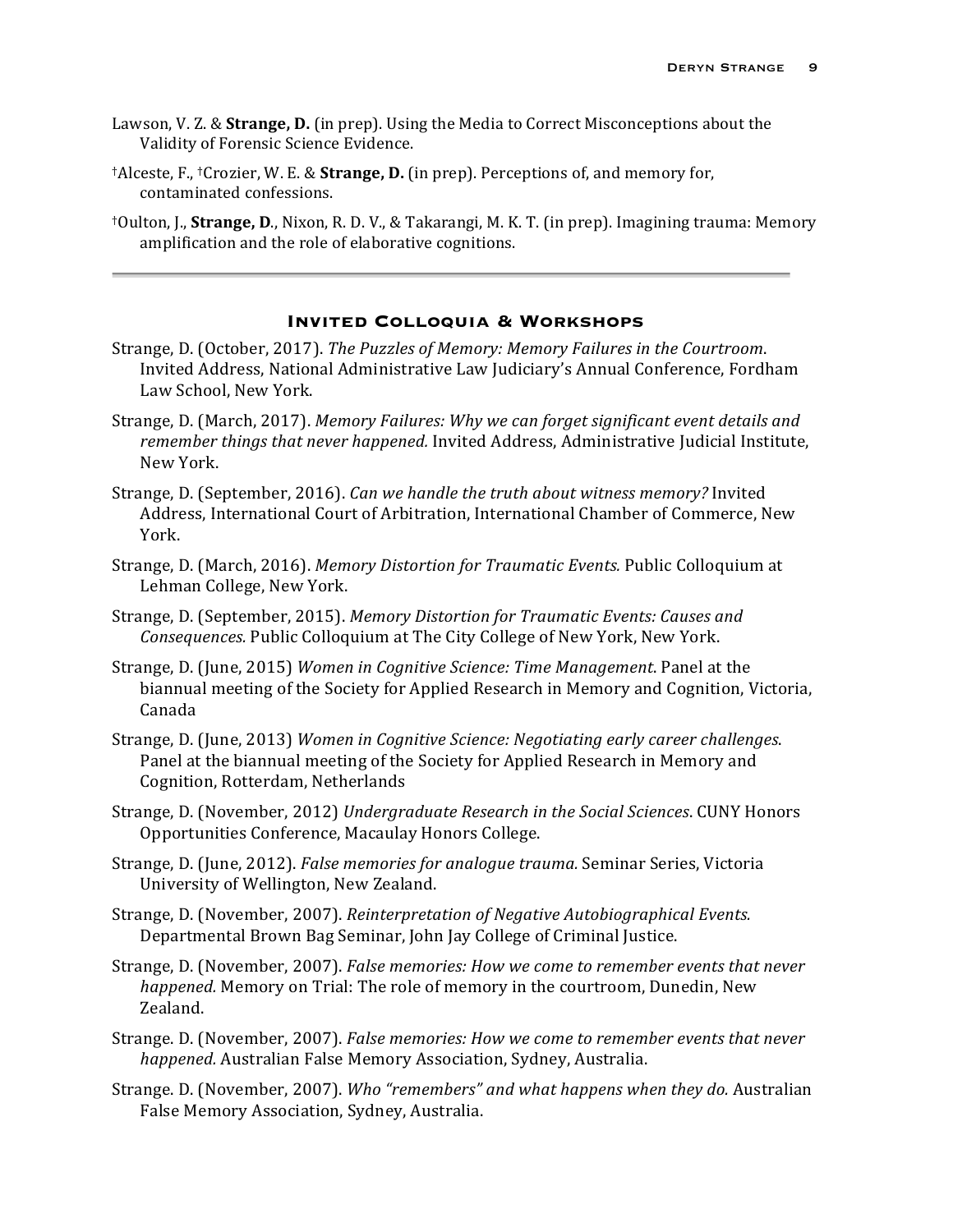Strange, D. (May, 2004). *Children's perceptions of event plausibility determine false memories.* Invited Talk, presented at the annual meeting of the American Psychological Society, Chicago, USA.

#### **Papers Presented at Scientific Meetings**

- Crozier, W. E., Luke, T., & Strange, D. (March, 2017). *The Bait Question as a Source of Misinformation in Police Interviews: Implications and Resilience of Bait Question-Caused Memory Distortion*. Paper presented in symposia, "Police Interrogations & Confessions." American Psychology and Law Society, Seattle, WA, USA
- Jones, K. A. Crozier, W. E., & Strange, D. (March, 2017). *Is Body-Worn Camera Footage Objective?* Evidence Demonstrates that Opposing Narratives Shape Perceptions of *Culpability in Police-Citizen Interactions*. Paper presented in symposia, "Police Interrogations & Confessions." American Psychology and Law Society, Seattle, WA, USA
- Luke, T. J., Crozier, W. & Strange, D. (January, 2017). *Memory errors in police interviews: The bait question as a source of misinformation.* Paper presented at the biannual convention of the Society for Applied Research in Memory and Cognition, Sydney, Australia.
- Crozier, W., Luke, T. J., & Strange, D. (January, 2017). *You have been warned: Can warnings mitigate the misinformation effect from misleading evidence in bait questions.* Paper presented at the biannual convention of the Society for Applied Research in Memory and Cognition, Sydney, Australia.
- Jones, K. A., Crozier, W., & Strange, D. (January, 2017). *The potential for bias with body worn cameras: Examining factors that influence memory and interpretation of BWC evidence.* Paper presented at the biannual convention of the Society for Applied Research in Memory and Cognition, Sydney, Australia.
- Oulton, J., Strange, D., Nixon, R. & Takarangi, M. (January, 2017). *Imagining trauma: Memory amplification and the role of elaborative cognitions.* Paper presented at the biannual convention of the Society for Applied Research in Memory and Cognition, Sydney, Australia.
- Nahleen, S., Takarangi, M. & Strange, D. (January, 2017). *Repeated exposure to misleading* post-event information after a traumatic event: The effects on memory. Paper presented at the biannual convention of the Society for Applied Research in Memory and Cognition, Sydney, Australia.
- Burton-Wood, C., Strange, D., Rasmussen, A. S. & Garry, M. (January, 2017). *What we want to forget.* Paper presented at the biannual convention of the Society for Applied Research in Memory and Cognition, Sydney, Australia.
- Crozier, W. & Strange, D. (January, 2017). *Automatically guilty: Associations between evidence and guilt.* Paper presented at the biannual convention of the Society for Applied Research in Memory and Cognition, Sydney, Australia.
- Sanson, M., Garry, M. & Strange, D. (January, 2017). The role of expectancies in the effects of *trigger* warnings. Paper presented at the biannual convention of the Society for Applied Research in Memory and Cognition, Sydney, Australia.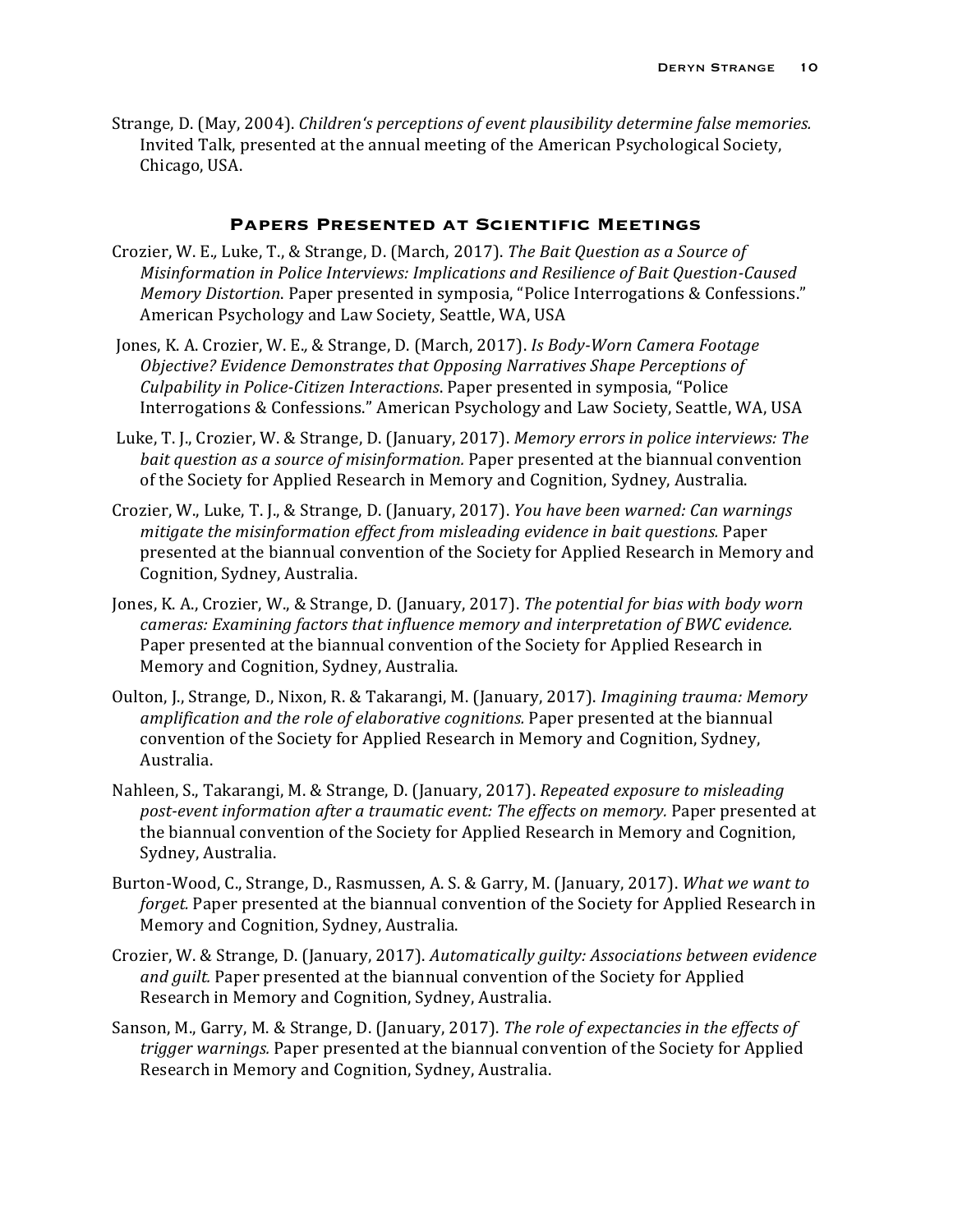- Crozier, W. & Strange, D. (July, 2016). *Automatically guilty: Associations between evidence* and guilt. Paper presented at the International Conference on Memory, Budapest, Hungary.
- Luke, T. J., Crozier, W. & Strange, D. (July, 2016). *Memory errors in police interviews: The bait question as a source of misinformation.* Paper presented at the International Conference on Memory, Budapest, Hungary.
- Takarangi, M. K. T., <sup>†</sup>Green, D., Strange, D. & Lindsay, D. S. (June, 2015). *Measuring metaawareness of intrusive thoughts about emotional events.* Paper presented at the biannual convention of the Society for Applied Research in Memory and Cognition, Victoria, Canada.
- †Crozier, W. E. & Strange, D. (June, 2015). *Correcting the Misinformation Effect.* Paper presented at the biannual convention of the Society for Applied Research in Memory and Cognition, Victoria, Canada.
- <sup>†</sup>Colloff, M. F., Wade, K. A. & Strange, D. (June, 2015). *Lineup composition: Accommodating* suspects with distinctive features. Paper presented at the biannual convention of the Society for Applied Research in Memory and Cognition, Victoria, Canada.
- Garry, M., Strange, D. & Scharling Rasmussen, A. (June, 2015). What memory would you save? What memory would you erase? Paper presented at the biannual convention of the Society for Applied Research in Memory and Cognition, Victoria, Canada.
- Takarangi, M. K. T., <sup>†</sup>Oulton, J. M., Strange, D., & <sup>†</sup>Quayum, S. (April, 2015). *Memory amplification for traumatic experiences:* A *laboratory analogue*. Paper presented at the 42nd Australasian Experimental Psychology Conference, Sydney, Australia.
- Segovia, D., Strange, D., & Takarangi, M. K. T. (August, 2013). *Data-driven processing at encoding promotes memory distortion for traumatic events*. Paper presented at the annual convention of the American Psychological Association, Honolulu, HI.
- Strange, D. & Takarangi, M. K. T. (June, 2013). Manipulations at encoding affect error rates for a traumatic film. Paper presented at the biannual convention of the Society for Applied Research in Memory and Cognition, Rotterdam, Netherlands.
- Segovia, D., Strange, D. & Takarangi, M. K. T. (June, 2013). *Disorganized memories of a traumatic event promote intrusions.* Paper presented at the biannual convention of the Society for Applied Research in Memory and Cognition, Rotterdam, Netherlands.
- Takarangi, M. K. T., Strange, D., & Lindsay, D. S. (June, 2013). *Approaches to measuring intrusive thoughts about trauma.* Paper presented at the biannual convention of the Society for Applied Research in Memory and Cognition, Rotterdam, Netherlands.
- Takarangi, M. K. T., Strange, D., & Lindsay, D. S. (April, 2013). *Measuring trauma-related mind wandering and intrusive cognition.* Paper presented at the annual Experimental Psychology Conference, Adelaide, Australia.
- Strange, D., & Takarangi, M. K. T. (June, 2011). False memories for missing aspects of *traumatic events*. Paper presented at the biannual convention of the Society for Applied Research in Memory and Cognition, New York, New York.
- Takarangi, M. K. T., <sup>†</sup>Segovia D., <sup>†</sup>Dawson, E., & Strange, D. (June, 2011). *Emotional impact feedback affects the development of intrusive memories for trauma.* Paper presented at the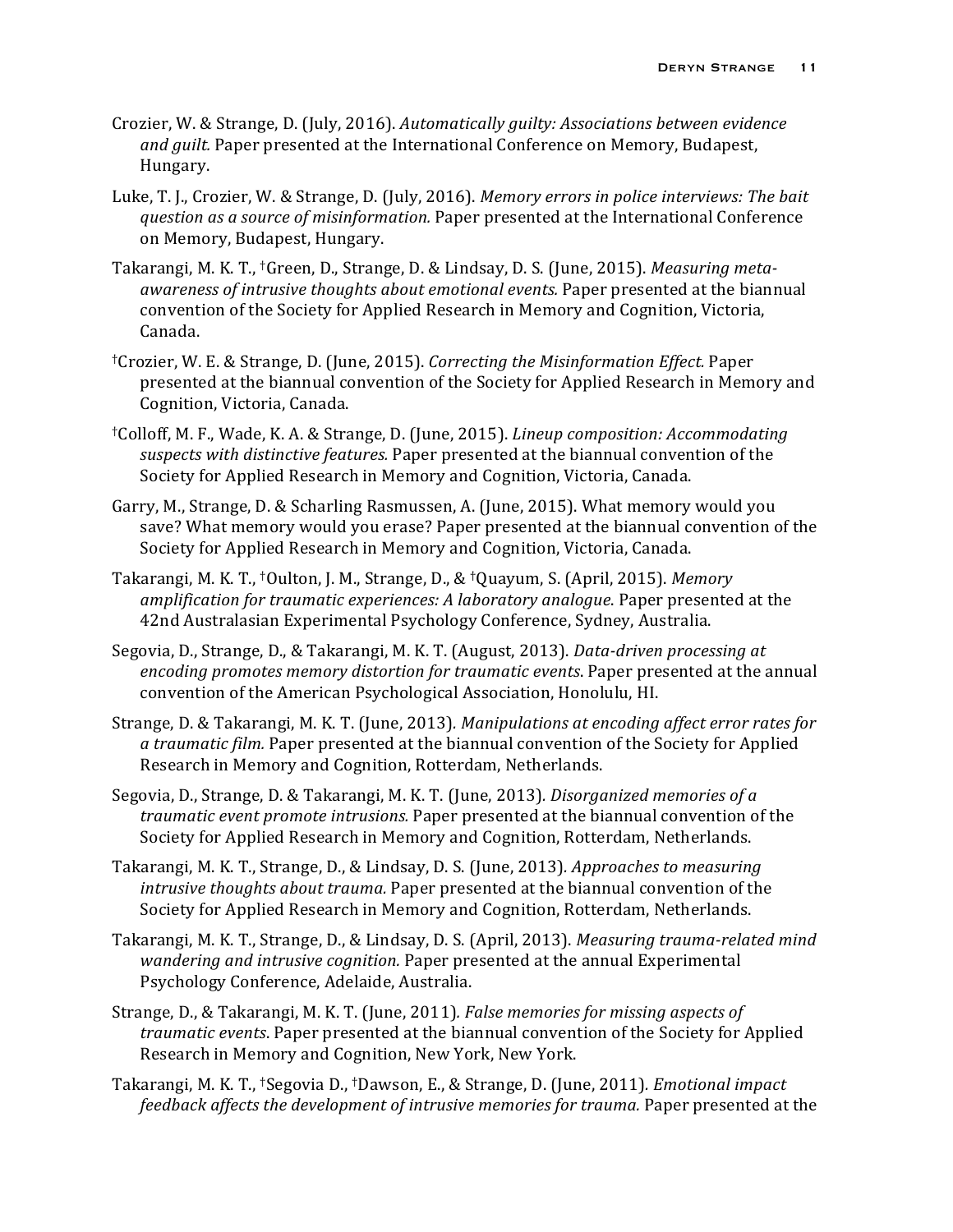biannual convention of the Society for Applied Research in Memory and Cognition, New York, New York.

- <sup>†</sup>Austin, J. L., <sup>†</sup>Zimmerman, D. M., & Strange, D. (March, 2011). *The influence of misinformation in closing arguments: How jurors remember and misremember evidence.* Paper presented at the annual convention of the American Psychology-Law Society, Miami, Florida.
- <sup>†</sup>Houghton, E., Takarangi, M. K. T., & Strange, D. (June, 2010). *Distinguishing between true and false autobiographical memories using the autobiographical implicit association test (aIAT).* Paper presented at the 20th Conference of the European Association of Psychology and Law, Gothenburg, Sweden.
- Strange, D., Dysart, J., & Loftus, E. (March, 2010). Where were you? Alibi generation, accuracy *and consistency.* Paper presented at the annual convention of the American Psychology-Law Society, Vancouver, Canada.
- Dysart, J. & Strange, D. (March, 2010). *A survey of police officers' beliefs about alibis and alibi investigations.* Paper presented at the annual convention of the American Psychology-Law Society, Vancouver, Canada.
- Strange, D. & Takarangi, M. (July, 2009). Reinterpretation of negative autobiographical events. Paper presented at the biannual convention of the Society for Applied Research in Memory and Cognition, Kyoto, Japan.
- Takarangi, M. & Strange, D. (July 2009). *For better or worse: External feedback affects* autobiographical memory for positive events. Paper presented at the biannual convention of the Society for Applied Research in Memory and Cognition, Kyoto, Japan.
- Strange, D. (May, 2009). Feedback affects memory for negative events. Poster presented at the annual convention of the Association for Psychological Science, San Francisco.
- Garry, M., Strange, D., & Bernstein, D. (July, 2008). *Innocuous photographs cause people to remember news events that never happened.* Paper presented at the annual convention of the European Association of Psychology and Law, Maastricht, The Netherlands.
- †Hoynck Van Papendrecht, H., Strange, D., Candel, I., & Hayne, H. (July, 2008). *Children's*  drawings of emotionally significant events: Object size, expertise, and drawing ability. Paper presented at the annual convention of the European Association of Psychology and Law, Maastricht, The Netherlands.
- Takarangi, M., Strange, D., & Garry, M. (July, 2007). *The role of schema-relevant information in memory for crime.* Paper presented at the biannual meeting of the Society for Applied Research in Memory and Cognition, Maine, USA.
- Strange, D., Wade, K., & Hayne, H. (July, 2007). *The dark side of the moon: Childhood amnesia* enhances suggestibility to false memories. Paper presented at the biannual meeting of the Society for Applied Research in Memory and Cognition, Maine, USA.
- Strange, D., Hayne, H., & Garry, M. (July, 2006). A photo and a simple suggestion is enough to *create a false memory.* Paper presented at the 4<sup>th</sup> International Conference on Memory, Sydney, Australia.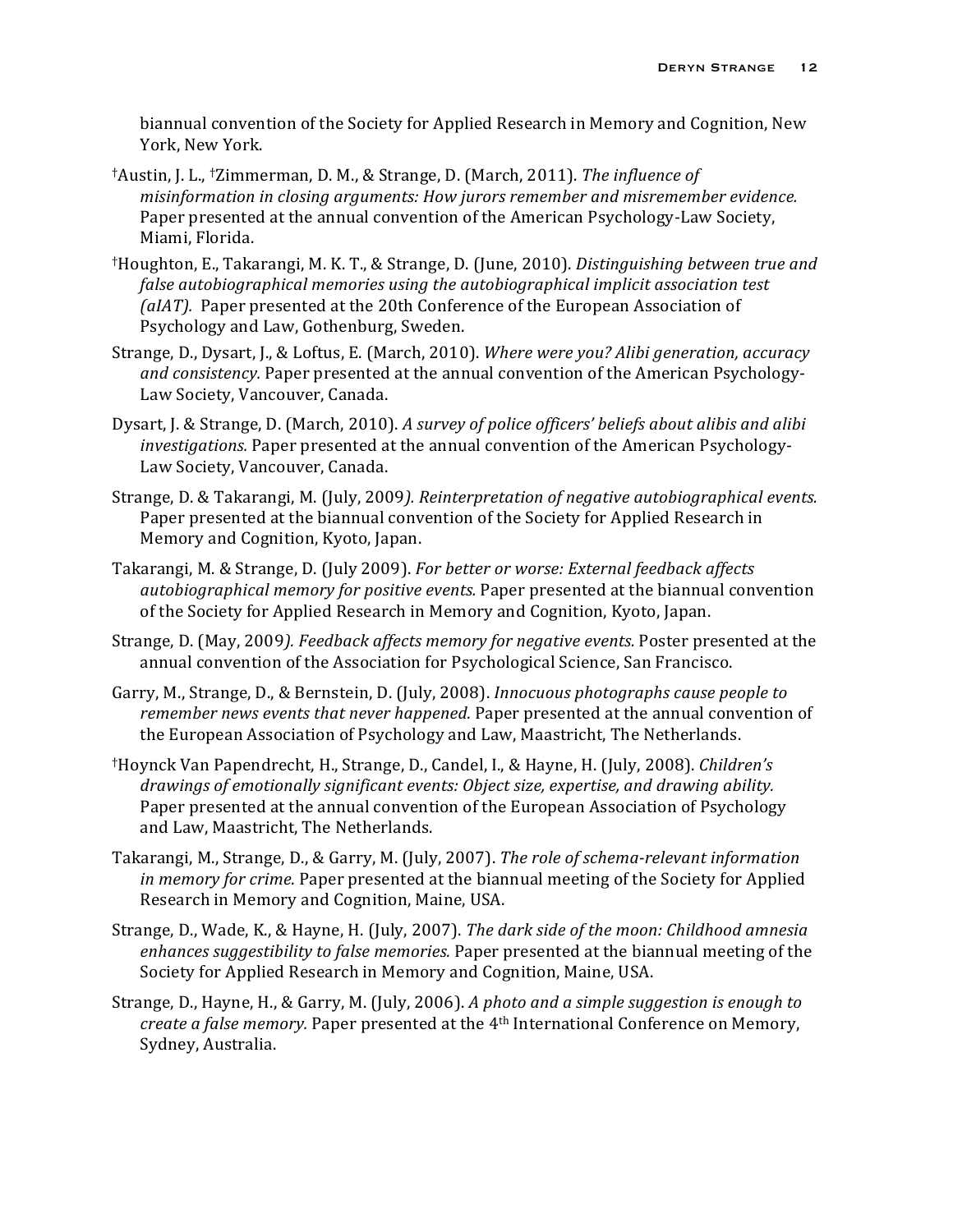- Strange, D., Bernstein, D. M., <sup>†</sup>Kinzett, T., & Garry, M. (July, 2006). *Photos affect memory for newspaper stories.* Paper presented at the 4<sup>th</sup> International Conference on Memory, Sydney, Australia.
- Takarangi, M., Strange, D., & Garry, M. (July, 2006). *Photos influence memory for crimerelated newspaper stories.* Paper presented at the 4<sup>th</sup> International Conference on Memory, Sydney, Australia.
- †Parker, S., Garry, M., Strange, D., & Cahill, L. (July, 2006). *Physiologically-induced cortisol increases modulate misinformation effects.* Paper presented at the 4<sup>th</sup> International Conference on Memory, Sydney, Australia.
- Strange, D., Sutherland, R., & Garry, M. (January, 2005). *False photos and plausibility: children's perceptions of event plausibility determine false memories.* Paper presented at the Society for Applied Research in Memory & Cognition, Wellington, New Zealand.
- Strange, D., Bernstein, D., <sup>†</sup>Kinzett, T., & Garry, M. (April, 2005). *Photos affect memory for newspaper stories.* Paper presented at the 32nd Australasian Experimental Psychology Conference, Melbourne, Australia
- Strange, D., Sutherland, R. & Garry, M. (April, 2004). *How to interview your way to a false memory*. Paper presented at the Australian & New Zealand Forensics Society conference, Wellington, New Zealand.
- Strange, D., Sutherland, R. & Garry, M. (April, 2004). *The role of plausibility in the development of children's false memories.* Paper presented at the 31<sup>st</sup> Australasian Experimental Psychology conference, Dunedin, New Zealand.
- Garry, M., Strange, D., Wade, K.A., French, L. & Sutherland, R. (November-December, 2004). *Digital technologies and personal memory*. Workshop on memory, mind and media, Sydney, Australia.
- Strange, D., Sutherland, R., Garry, M. & Hayne, H. (July, 2003). A right royal road to a false *childhood memory.* Society for Applied Research in Memory & Cognition, Aberdeen, Scotland.
- Strange, D., Sutherland, R. & Garry, M. (September, 2003). *How to interview your way to a* false memory. Paper presented at the meeting of the Skeptics Society of New Zealand, Wellington, New Zealand.
- Strange, D. (August, 2002). *Drawing out Children's False Memories*. Paper presented at the meeting of the New Zealand Psychological Society, Christchurch, New Zealand.

# **Posters Presented at Scientific Meetings**

- †Crozier, W. E. & Strange, D. (November, 2017). *Automatically Guilty: DRM associations between*  evidence and guilt. Poster presented at the annual meeting of the Psychonomic Society, Vancouver, Canada.
- Takarangi, M. K. T., Oulton, J. M., Strange, D., & Nixon, R. D. V. (May, 2017). *Involuntary* cognitions about trauma: Could spontaneous elaborative "non-memories" explain memory *amplification?* Poster presented at the 29th Annual Convention of the Association for Psychological Science, Boston, USA.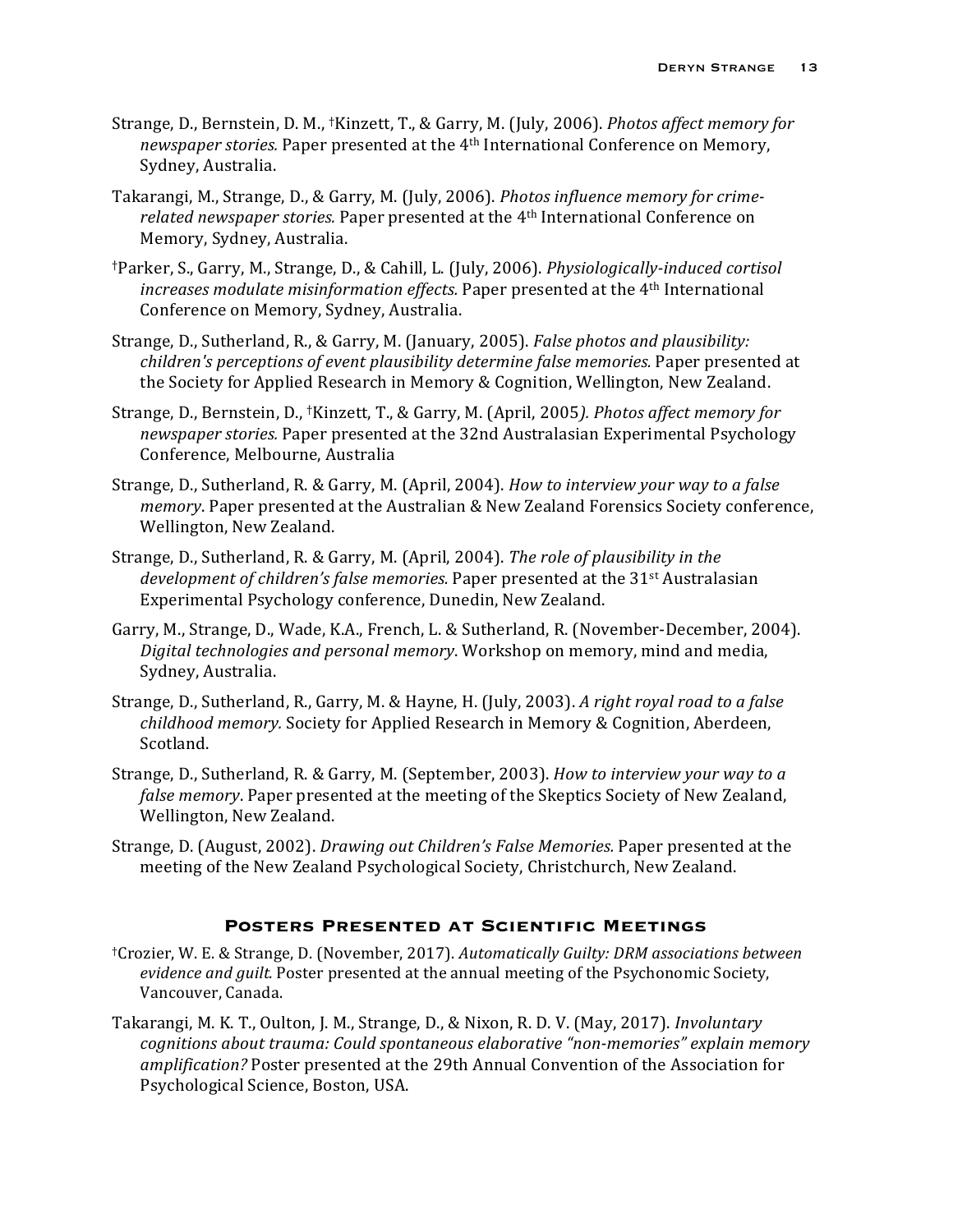- <sup>†</sup>Oulton, J., Takarangi, M. K. T., Strange, D. (May, 2017). *Involuntary Cognitions about Trauma: Could Spontaneous Elaborative "Non-Memories" Explain Memory Amplification?* Association for Psychological Science's Annual Meeting, Boston, MA.
- <sup>†</sup>Oulton, J., Takarangi, M. K. T., Strange, D. & <sup>†</sup>Quayum, S. (June, 2015). *Memory amplification* for traumatic experiences: Investigating the relationship between memory distortion and *PTSD* symptoms in the *laboratory*. Poster presented at the biannual convention of the Society for Applied Research in Memory and Cognition, Victoria, Canada.
- †Quayum, S., Takarangi, M. K. T., Strange, D., Nixon, R. & †Oulton, J. (June, 2015). *Memory amplification for traumatic experiences: Are people susceptible to post-event information about trauma?* Poster presented at the biannual convention of the Society for Applied Research in Memory and Cognition, Victoria, Canada.
- <sup>†</sup>Skurray, R., Takarangi, M. K. T., Strange, D. & Foster, J. (June, 2015). Failures in metaawareness for traumatic experiences: The role of working memory capacity. Poster presented at the biannual convention of the Society for Applied Research in Memory and Cognition, Victoria, Canada.
- <sup>†</sup>Sanson, M., Garry, M. & Strange, D. (June, 2015). *The effect of "trigger warnings" on involuntary memories.* Poster presented at the biannual convention of the Society for Applied Research in Memory and Cognition, Victoria, Canada.
- Takarangi, M. K. T., <sup>†</sup>Nayda, D., Nixon, R. & Strange, D. (June, 2014). *Metacognitive beliefs and meta-awareness of intrusive thoughts among trauma victims.* Poster presented at the biennial conference of the International Society for Justice Research in New York, NY.
- †Rodriguez, D. N., Strange, D., †Bonomo, N., & †Salwierz, M. (May, 2014). *Dissonance-induced false memories: Evidence from an induced-compliance paradigm*. Poster presented at the annual meeting of the Association for Psychological Science, San Diego, CA.
- <sup>†</sup>Rodriguez, D. N., Strange, D., <sup>†</sup>Salwierz, M., & <sup>†</sup>Bonomo, N. (May, 2014). *Dissonance-induced false memories: Evidence from a free-choice paradigm*. Poster presented at the annual meeting of the Association for Psychological Science, San Diego, CA.
- <sup>†</sup>Lawson, V. Z., <sup>†</sup>Lee, A., & Strange, D. (2014, March). *The effect of handcuffs and unbiased instructions on showup identification decisions.* Poster presented at the annual conference of the American Psychology-Law Society in New Orleans, LA.
- Takarangi, M. K. T., Strange, D., & Lindsay, D. S. (November, 2012). *Meta-Awareness of intrusive thoughts about trauma.* Poster presented at the 53<sup>rd</sup> Annual General Meeting of the Psychonomic Society, Minneapolis, Minnesota, USA.
- Takarangi, M. K. T., <sup>†</sup>Segovia, D., †Dawson, E. & Strange, D., & (May, 2012)*. Emotional impact feedback affects the development of Post-Traumatic Stress symptoms for an analogue traumatic event.* Poster presented at the 24th Annual Convention of the Association for Psychological Science, Chicago, USA.
- <sup>†</sup>Lawson, V. Z., & Strange, D. (June, 2011). *Media and memory: The effects of a warning and* story enhancement on memory for written and televised news reports. Poster presented at the biannual convention of the Society for Applied Research in Memory and Cognition, New York, New York.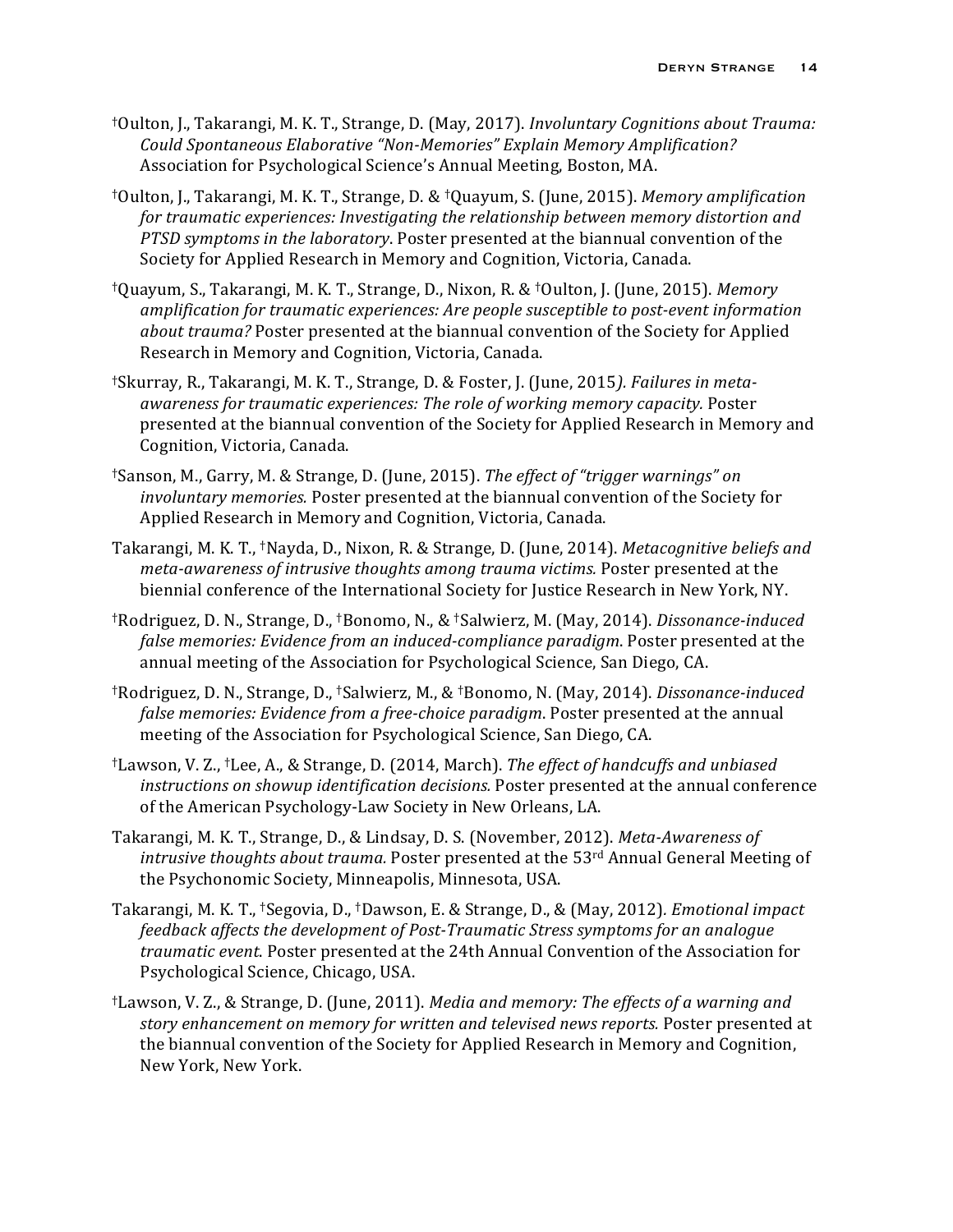- <sup>†</sup>Austin, J. L., <sup>†</sup>Zimmerman, D. M., & Strange, D. (June, 2011). *Misinformation in closing* arguments: How jurors remember and misremember evidence. Poster presented at the biannual convention of the Society for Applied Research in Memory and Cognition, New York, New York.
- Takarangi, M. K. T., <sup>†</sup>Houghton, E., & Strange, D. (2010, May). *Distinguishing between true and false autobiographical events using the autobiographical implicit association test (aIAT).* Poster presented at the 22nd Annual Convention of the Association for Psychological Science, Boston, USA.
- <sup>†</sup>Austin, J., <sup>†</sup>Pereira, I, & Strange, D. (May, 2010). *Television produces more false memories for* news content than newspapers. Poster presented at the 22nd Annual Convention of the Association for Psychological Science, Boston, USA.
- Takarangi, M. & Strange, D. (May, 2008). Memory reinterpretation for positive and negative *autobiographical events.* Poster presented at the 20th annual convention of the American Psychological Society, Chicago, USA.
- Strange, D., Garry, M., & Bernstein, D. (May, 2008). *Photographs cause people to remember news events that never happened.* Poster presented at the 20th annual convention of the American Psychological Society, Chicago, USA.
- Strange, D., Wade, K., & Hayne, H. (May, 2007). *The dark side of the moon: Childhood amnesia enhances suggestibility to false memories.* Poster presented at the 19th annual convention of the American Psychological Society, Washington DC, USA.
- Strange, D., Bernstein, D., <sup>†</sup>Kinzett, T. & Garry, M. (May, 2005). *Photo Content Affects What Is Remembered From News Stories.* Poster presented at the 17th annual convention of the American Psychological Society, Los Angeles, USA.

#### **Professional Affiliations**

Association for Psychological Science (Fellow)

Society for Applied Research in Memory and Cognition (President)

Psychonomic Society (Fellow)

- American Psychology and Law Society
- Women in Cognitive Science
- Society for the Improvement of Psychological Science

## **Professional Service**

President, *Society for Applied Research in Memory and Cognition* (SARMAC; January 2017 -)

- Governing Board, *Society for Applied Research in Memory and Cognition* (SARMAC; 2012 -2015, relected 2016 - 2019)
- Program Committee Co-Chair, *Society for Applied Research in Memory and Cognition*, *Conference X,* Rotterdam 2013
- Program Committee Chair & Co-Chair of Organizing Committee, *Society for Applied Research* in Memory and Cognition, Conference IX, New York City 2011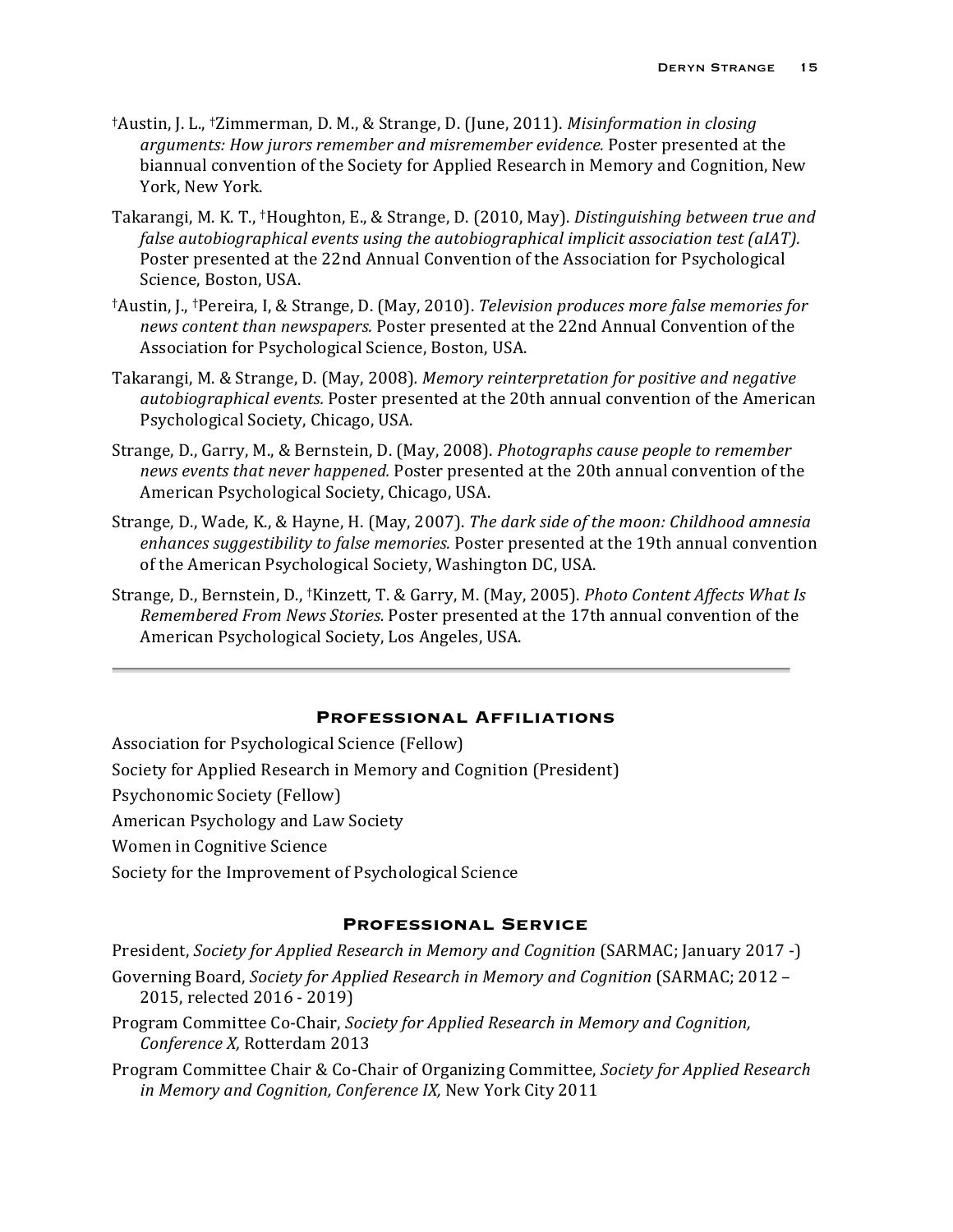Ad hoc reviewer for (in alphabetical order):

*Acta Psychologica, Applied Cognitive Psychology, Child Development, Consciousness & Cognition, Experimental Psychology, Frontiers in Psychiatry, Journal of Applied Research in Memory and Cognition, Journal of Experimental Psychology: Applied, Journal of* Experimental Social Psychology, Law and Human Behavior, Memory & Cognition, Memory Studies, Memory, New Zealand Journal of Psychology, Psychological Science, Psychology of *Consciousness: Theory, Research and Practice, Psychology of Popular Media Culture, Psychology, Crime and Law, Psychonomic Bulletin and Review, Quarterly Journal of Experimental Psychology, Social Cognition, Visual Communication Quarterly.*

Coordinator, Memory Theme Symposium, University of Otago, November 2006

Coordinator, Biannual International SARMAC Conference, Wellington 2005

Guest Editor, *Applied Cognitive Psychology* 

Grant Reviewer, *PSC CUNY* 

Advisory Board, 2008 - 2010, *Innocence Project New Zealand* 

Textbook Reviewer, *Cognition and Introduction to Psychology Textbooks* (Pearson, Oxford University Press)

# *College/University Level*

Department Personnel and Budget Committee (Psychology; 2015 – Present).

- Chair of Assessment Committee (Psychology), John Jay College of Criminal Justice,  $(2016 -$ Present)
- Deputy Chair for Assessment (Psychology), John Jay College of Criminal Justice, (2011 2016)
- Undergraduate Major Coordinator (Psychology), John Jay College of Criminal Justice, (2011 -2016).
- Advisory Board, Office of Undergraduate Research, John Jay College of Criminal Justice  $(2012 -$ Present).
- Co-Director, Office of Undergraduate Research, John Jay College of Criminal Justice (2013 2016).
- Assistant Director, Office of Undergraduate Research, John Jay College of Criminal Justice  $(2012 - 2013)$ .
- Graduate Council, The Graduate Center, CUNY, (2010 2015).
- Departmental Curriculum Committee, John Jay College of Criminal Justice, (2009-2015).
- Planning Committee, Transformations in Teaching and Learning: Research and Evidence Based Practices at CUNY, 2013.
- Delegate to the *Council on Undergraduate Research*'s workshop on "Institutionalizing" Undergraduate Research," City College, CUNY, April 2012 and November 2013

Scholarships Committee, John Jay College of Criminal Justice, 2011 - 2012